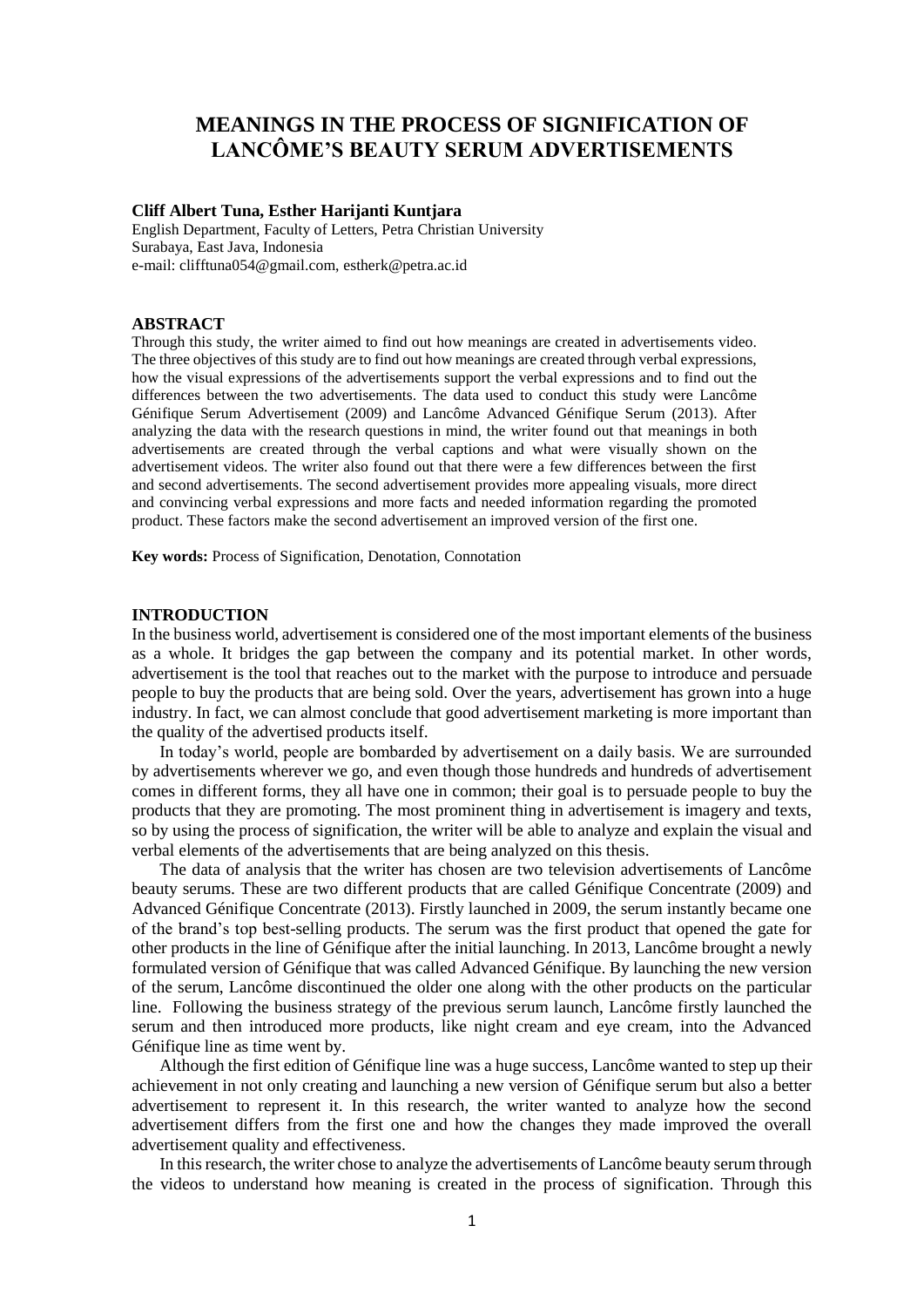research, the writer hopes that readers can understand how meaning is created using the visual and verbal elements on the advertisements. Also, the writer would like to unravel the connections between the verbal language and the visual language used in the data that the writer analyzed and the impact in projecting a certain impression and in persuading people to buy the promoted product. The overwhelming amount of sales figure that great advertisements helped to generate is definitely saying something. It is a tangible proof that advertisement is an important factor in a launch of a product.

In doing the research, the writer had three objectives to achieve. First, how meaning is in the advertisement created through the verbal expression. Second, how meaning is in the advertisement supported by the visual expression. Lastly, the writer wanted to find out the differences between the first and second advertisement.

#### **METHODS**

In effort to describe the meaning of the two advertisements of Lancôme, the writer conducted the research using Descriptive Qualitative Method. "Meaningful" descriptive qualitative method reveals not only the on-the-surface meaning of a social reality, but also the deep meaning of it. In other words, this method focuses on the reasons of certain behaviors in a social situation (Mukhtar, 2013). By using this method, the writer will be able to identify the verbal and visual expressions used on the advertisements and analyze the meaning behind them.

Data analysis was the process after the writer had done the data collection completely. The data for the analysis consists of verbal and visual expressions. For the verbal expressions which are in the form of captions or sentences, the writer put all of them in a table. After that, the writer analyzed the denotation and connotation meaning of each caption briefly. Later on, in the fourth chapter, the writer analyzed each caption in-depth, mainly focusing on the connotation meaning. For the visual expressions, the writer gathered all of them in a table to reveal the denotation and connotation meanings and categorized each one of them as an icon, index or symbol.

Later on the chapter four where the verbal and visual expressions are analyzed in a more indepth manner, the writer started analyzing the verbal expressions by choosing a certain keyword in each caption and looked for the definition in the Oxford Advanced Learner's Dictionary. After getting the definition, the writer analyzed the verbal expressions (captions) as a whole complete sentence. In the process of analyzing, the writer tried to reveal both the denotation as well as the connotation meanings of each caption.

Then, the writer analyzed the visual expressions in the advertisements; relate them with the verbal expressions to answer the second research question. In the process of analyzing the visual expressions, the writer analyzed how visual expressions support the verbal expressions. In the analysis, the writer also explained each visual expression as an icon or index.

Lastly, the writer analyzed the difference between the first advertisement and the second one. At this stage, the writer did not only explain the obvious differences between the two advertisements like the duration and number of expressions but also focused on the differences in terms of the content of the advertisements. Finally, the conclusion of all the analysis will be presented at last.

# **ANALYSIS AND FINDINGS**

In this part the writer analyzes the verbal expressions in Lancôme's Génifique Serum video advertisement. The 15-seconds long video was released in 2009 and contains five verbal expressions. The writer analyzes the verbal expressions individually to explain the meaning behind each caption. First, the finds the definitive meaning on certain keywords of the captions using the Oxford Advanced Learner's Dictionary and then analyzes each caption as a whole complete sentence with Descriptive Qualitative Method. Lastly, after analyzing all the verbal expressions on this advertisement, the writer retells the whole analysis as a connected short story as a summary.

Below are shown a few representatives to show how Lancôme Génifique Serum Advertisement (2009) creates meanings through the verbal expressions that are shown inside the advertisement video.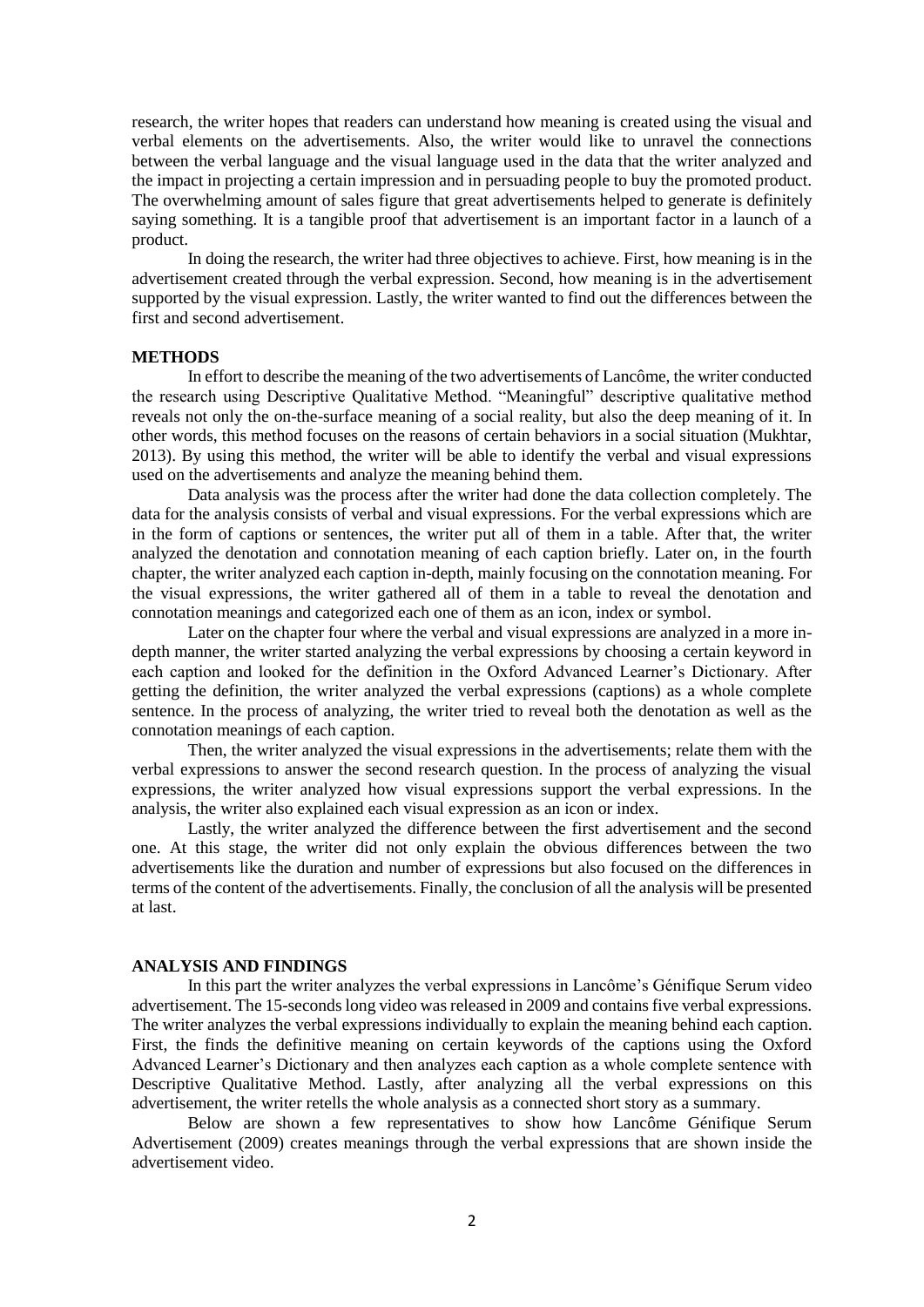Youth is in your genes, reactive it: According to the Oxford Advanced Learner's Dictionary, the word "youth" means the quality or state of being young. In this first verbal expression, youth is portrayed as something natural that everyone has within oneself. However, it also implies that people have inactive youth within them. As we all know, as people get older, they lose the quality of youthfulness in every part of their body, including the facial skin. By reactivating the youthfulness, people can once again have the youthfulness they have lost.

It is clear that the target market of this serum is people who notice their skin has started aging, people who have started losing their youthfulness in their complexion and want to regain and maintain the youthfulness in their skin. "Youth is in your genes, reactivate it", isn't this sentence full of hope? It is exactly what these people want to hear. Contrary to popular belief that getting older and having old skin is inevitable and can't be restored back to its youthful condition, the sentence states that even though you have lost your youthfulness, you can definitely get it back!

Reactivating youthfulness is not an act of making something miraculous happens out of the blue. Reactivating youthfulness is an action of bringing back something that you have inside you, your sleeping youthfulness that had started sleeping after you got older, and bringing it back to life again. It is possible not only because the serum is powerful, but because the youthfulness itself is something that you already have within you.

So after convincing people that it is indeed possible to restore youthfulness, people start wondering what they can do to reactivate their youthfulness. What product should I use?

*Génifique***: Youth Activator:** The word *Génifique* is the name of the substance that the serum contains. According to dictionary, the word "activate" refers to the action of making something such as a device or chemical process to start working. So, in this case, activator is the cause of a skin chemical process to start. The advertisement suggests the idea that everyone has a "sleeping youthfulness" inside oneself. Now, because the youthfulness is asleep, it needs to be awakened or brought to life. This substance called Génifique is the ultimate ingredient that everyone needs to bring their youthfulness back to life. The advertisement suggests that no matter what products you use on your skin, you would never be able to awaken your youthfulness because in order to do, you need to reactivate the youth within you and of course only Lancôme has the youth activator in their serum.

There are many anti-aging products on the market that promise to brighten, moisturize, or firm the skin along with many others claims that they have. However, Lancôme is the only brand that brings up the concept of a "youth activator", a substance that reactivates someone's skin youthfulness that had stopped working due to aging. The caption implies that in order to get your youthful skin back, you **only** this one thing that will change everything and transform your skin. One interesting thing about the concept of youth activator is that everyone has the potential to regain youthfulness. The advertisement says that youth is in your genes; however you must reactivates the youth within you. How? By putting the activator on your skin and it will do its magic.

To summarize, in this advertisement, Lancôme introduces a new product with some impressive claims. The video suggests that youthfulness is a quality that everyone has within oneself. However, as we all know, as people get older, they start losing their youthfulness. With this video, Lancôme suggests that the youthfulness that everyone has can actually be rejuvenated once again. With their magical substance called Génifique that literally means Youth Activator, anyone can bring out their youthfulness on the surface and look young in just seven days. This video also shows how substance that is called Génifique works. It works by boosting the activity of the skin to reveal young glowing skin. Overall, the video implies that there is only one product that can reactivate skin's youthfulness and that product is called Lancôme Génifique Serum. The reason is simply because only Lancôme that has this Génifique substance that can reactivate the youthfulness inside anyone.

Below are shown a few representatives to show how Lancôme Advanced Génifique Serum Advertisement (2013) creates meanings through the verbal expressions that are shown inside the advertisement video.

**The secret of youthful skin is in your hands**: This is the opening narration of the advertisement. This caption sounds very promising and inviting. Youthful skin is something that everyone wants; the firm texture, the glow; the smoothness that it has. However, as people get older, they start to lose the youthfulness that they once had. Getting older is so inevitable it makes most people forget that restoring skin youthfulness, to certain extend, is actually achievable.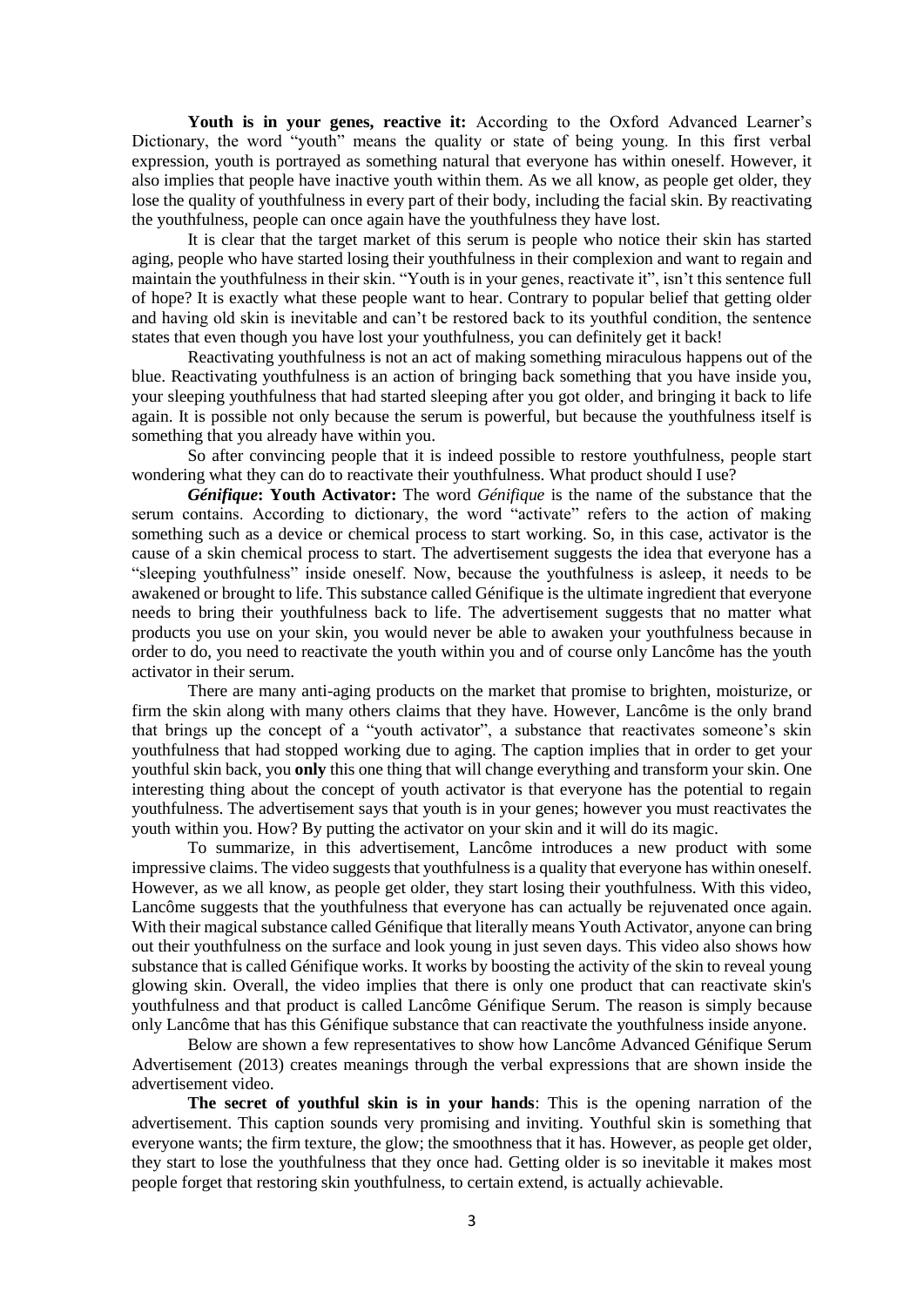According to dictionary, the word "secret" means something that is "kept hidden from others". The caption suggests that now you can possess the secret that can transform skin with any kind of conditions. Isn't it amazing to get a hold of something so secretive that is hidden from most people? Furthermore, if it is secret, then it is surely powerful! There is only very little percentage of people that actually manage to look young while getting old, some of them take good care of their skin, while some of them are just lucky to have such good genetics. But for sure, people in general experience aging while they are getting older and older.

So to have youthful skin, you need to take good care of your skin from early age on a daily basis or you can have good genetics. However, you cannot choose to have good genetics. So, for those people without the good skin genetics but want to regain their youthful skin, they can get their hands on this secret of youthful skin, which is a serum by Lancôme with the name Advanced Génifique Serum. So buy the serum, and youthful skin is yours forever.

**Inspired by gene science**: According to the dictionary, the word "gene" is a cell unit that controls a particular quality in a living, and "science" is knowledge about the structure and behavior of the natural and physical world. So "gene science" refers to the special knowledge about the gene, and in this case, skin genetics. The sentence shows that the serum is a product that is supported by a special knowledge about the human complexion. With the special knowledge of the skin genetics, the serum is packed with ingredients that are accurately effective in bringing out the youthfulness on anyone's skin.

Anyone who hears the word science would relate the word to advanced technology and years and years of research. In science, people constantly try to improve their knowledge and understanding about things, that's why science has always brought the most advanced technology in the world. "Inspired by gene science" suggests the idea that this serum possesses the most advanced technology in skincare. Gene science indeed makes it possible to bring back youthfulness that has left the skin. It obviously sounds too good to be true to hear that looking young again is possible, but with science it definitely is a reality!

So, in this second advertisement video we can see that Lancôme has become more explicit in their effort in delivering the message of their product. By simply using the word "science", Lancôme has successfully given the impression of the nature of the product. It implies that power that makes this product able to transform anyone's skin is science. Science is indeed a powerful word that has a strong connotation. In this second advertisement video, we will be seeing more examples in which Lancôme explicitly present their product.

Now, this is the explanation and answer for the second research question which is how the visual expressions support the verbal expressions on both advertisements. There will be only a few examples for the visual expression explanation for both advertisements since the full version of the analysis will take too much space.

This first advertisement video starts with a blinding light opening up the screen. An "index" is defined by sensory features that implies to a certain meaning or conclusion. So in this case, the dramatic opening scene of the video is an index (see Figure 1). It implies that something miraculous is being revealed. Indeed, the video is introducing a new groundbreaking anti-aging serum that contains a magical substance that can reactivate the youthfulness in anyone's skin. That magical substance is called Génifique that literally means Youth Activator. Later in the video, it is explained how the magical substance work on the skin to transform it.

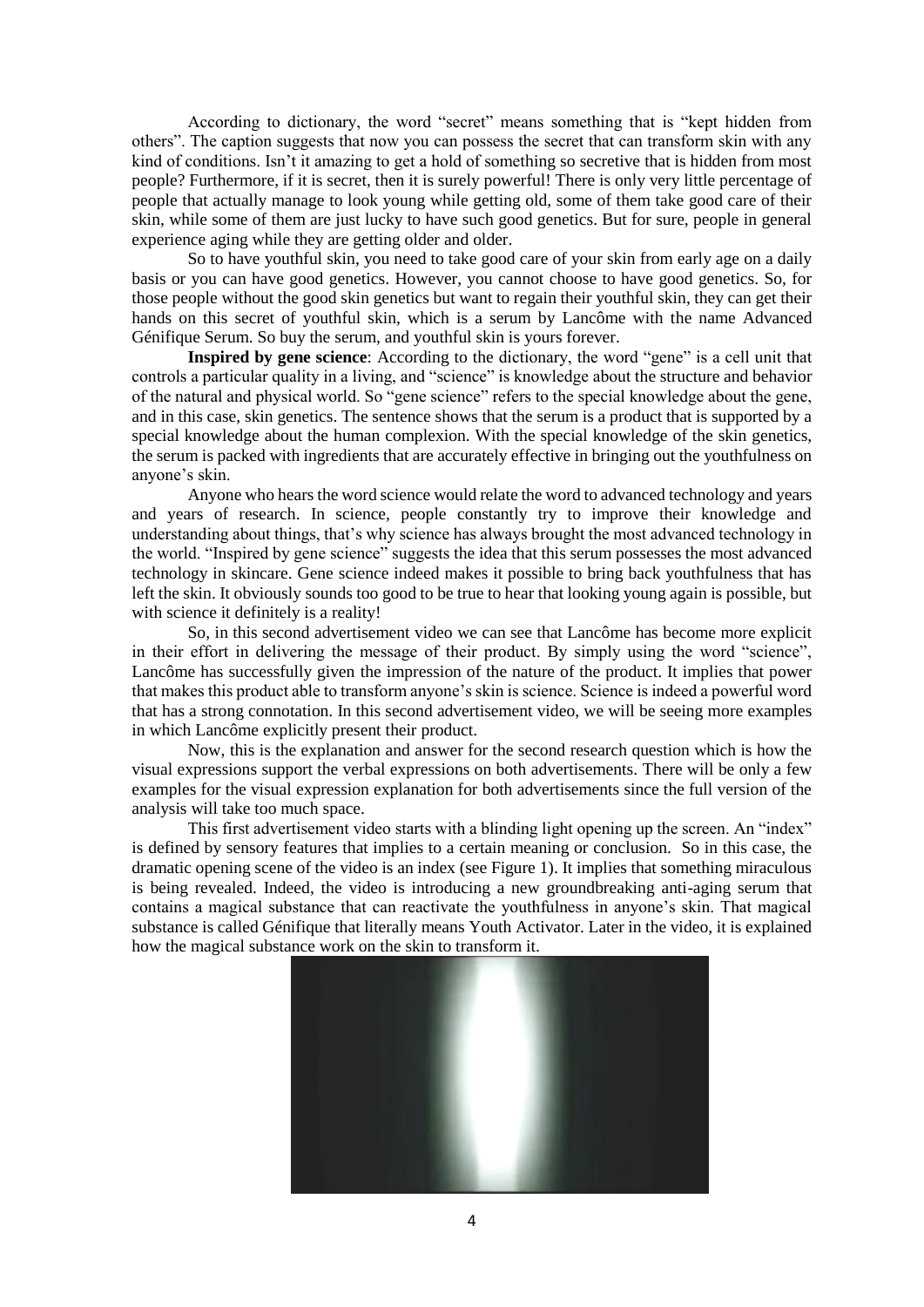Figure 1

Throughout the video, the background stays consistent with showing moving black bars. Right from the beginning of the video, the moving black bars are shown on the background to frame the serum in the center of the screen. On a deeper level, we can see that the black bars is an index for human genetics. Human genetics, when shown on a picture, looks like a structure of lines that are organized in two spiraling lines that face each other (see Figure 2). The moving black bars on the background are shown to make a connection to the human genetics (Figure 3).



Figure 2

On the second advertisement, the video starts by showing the bottom part of the serum bottle with the dropper inside (see Figure 3). The purpose of this opening scene is to showcase the features of the serum which are the liquid serum and the dropper so that people can see them. This visual expression can be considered as an icon because it represents the actual product that is being advertised. This visual expression showcases how the goodness of the product to allure the audience to buy the product. The serum is looking sparkling and shimmering which makes it look like a mesmerizing magical substance.





Shortly after, the model hand appears to be holding the serum bottle. This visual expression is an icon for showing how the bottle looks like in real life. This visual expression represents the actual thing that it stands for; it shows the physical feature of the actual product. This visual expression is also in synched with the first verbal expression (The secret of youthful skin is in your hands) and it reinforces the message even more. The way the model holds the bottle is specifically planned; it looks like as if she were holding something that is so treasured and important.

The video shows sparkling Da Vinci's-inspired square and circle figure surrounding the serum bottle (see Figure 4 below). The visual technology applied on this scene is so sophisticated that it creates this amazing sparkling effect surrounding the serum bottle. This visual expression is in synced with the verbal expression that says "Inspired by gene science". There are two purposes of showing this scene; the first one is to show how sophisticated the design of the bottle is and to imply the idea that this product is a result of advanced technology that is inspired by gene science. This visual expression is both an icon and an index because it shows the actual product but at the same time implies the idea of advanced science.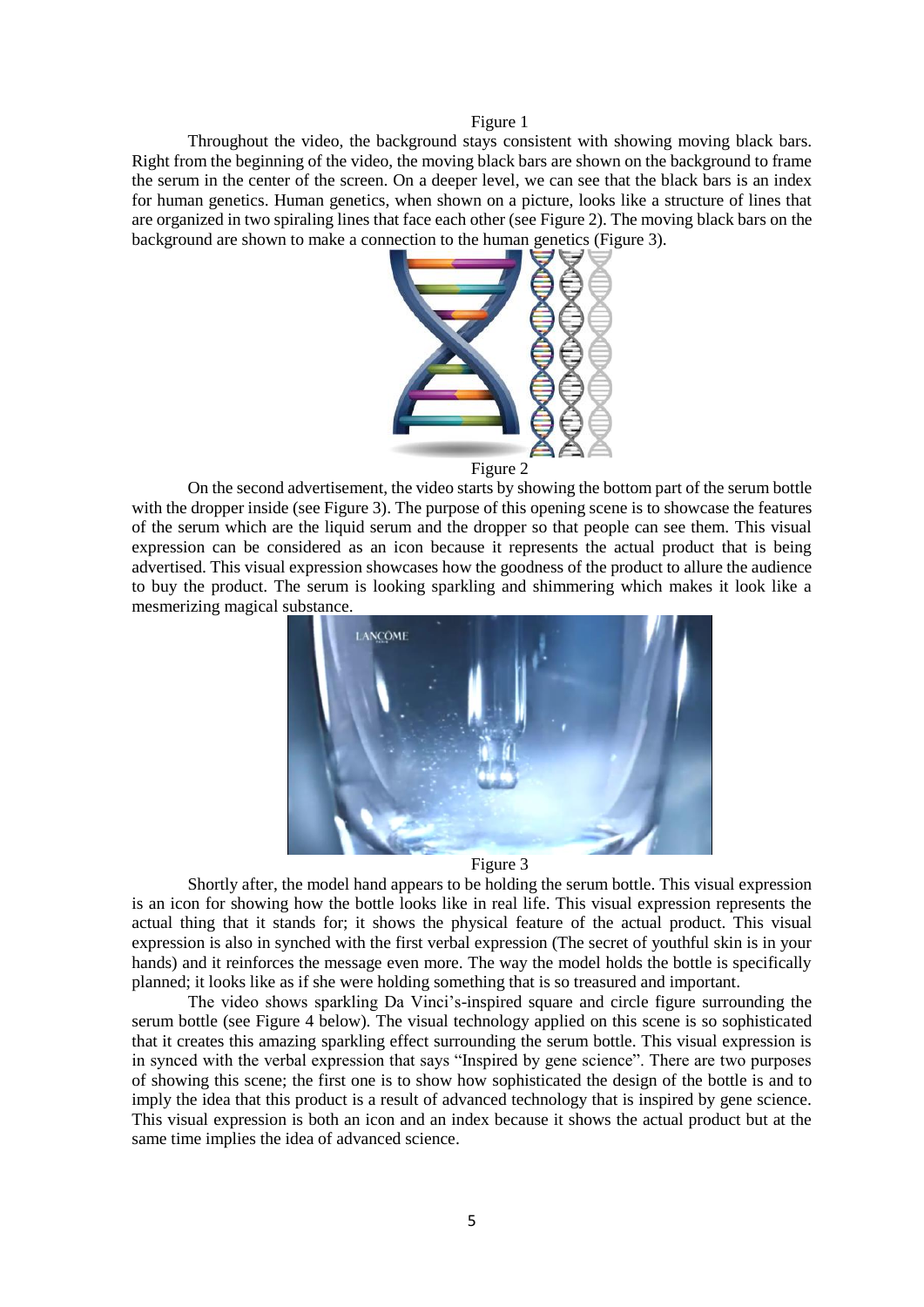

Figure 4

To answer research question number 3, there are a few main points that the second advertisement had done differently than the first one which will be explained further shortly. The first thing that second advertisement does differently is to showcase more visually appealing visual effects. This is apparent and can be seen throughout the whole advertisement. The visual effects also strengthen the theme of the product of the second advertisement (Lancôme Advanced Génifique Serum) which focuses on "Scientific" and "Magical" power that the serum contains. "Scientific" visual expressions can be seen in the visual expression that shows the serum bottle with the Da Vinci's inspired figure on the background. In this case, the Da Vinci's human anatomy figure represents the scientific background that the serum has.

The second difference is that the second advertisement contains verbal expressions that are much more direct and convincing. We can see this by reading the verbal expressions of the second advertisement. Verbal expressions like "The secret of youthful skin is in your hands" and "Inspired by gene science" clearly deliver a message that is more direct. These two verbal expressions are more direct that they deliver the message as if they were talking to the audience. These two verbal expressions are like saying, "This is the secret that will change your skin and it is a product of an advanced technology that is so powerful in bringing back the youthfulness of the skin". Verbal expressions like "Our #1 Serum, "Skin feels younger on your fingertips", and "Feel youthful skin, see glowing skin" show that the verbal expressions on the second advertisement are more direct and highly suggestive. So the writer concluded that the second advertisement has more direct verbal expressions.

The third difference of the two advertisements is that the second advertisement provides more facts and needed information of the product compared to the first one. In their second advertisement (2013) Lancôme shows the benefits of the serum on the screen, all ten of them. Compared the first advertisement (2009), Lancôme did not show benefits of the serum, they only stated "See visibly younger skin in just seven days" without letting the audience know what will happen to their skin if they use the serum or how the serum can transform their skin. Another example of showing more facts and information can be seen when the second advertisement (2013) also states that "78% of 67 women agree" that the serum delivers the claim on their skin. This verbal expression is shown for ten seconds which is a big portion of the video duration which is only 19 seconds. By showing not only the claims but also the consumer study, people can see that the data is reliable and accurate. This is an improvement because this change helps to explain the product in a better way therefore making it more convincing for people to buy.

Overall, the writer has concluded that there is indeed a big difference between the first and second advertisement video. First of all, the second advertisement provides more visually appealing visuals that go hand-in-hand with the theme of the advertisement. Second, the second advertisement also has verbal expressions that are much more direct and explicit. Lastly, the second advertisement provides more facts and needed information about the promoted product.